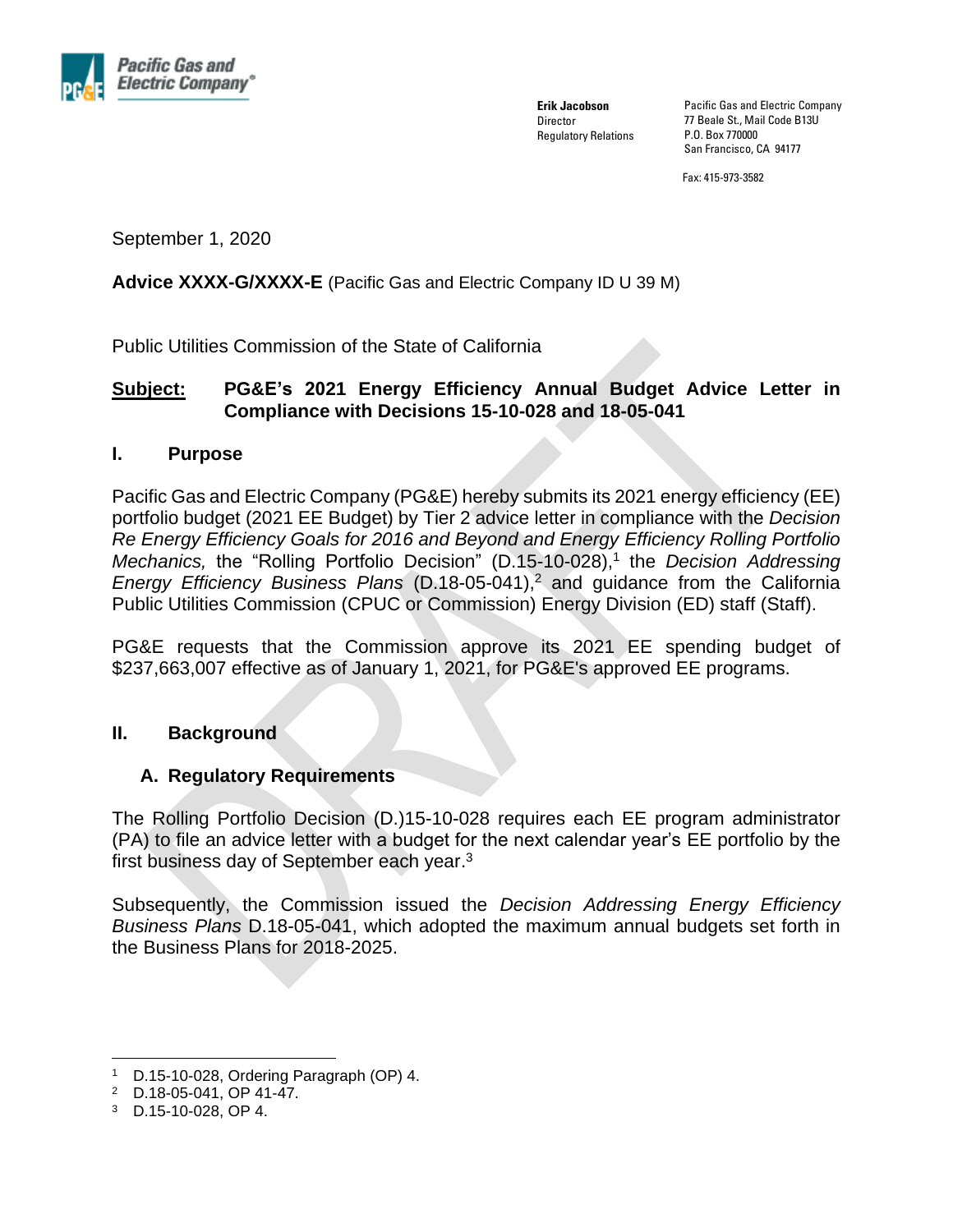# **B. Filing Requirements**

D.15-10-028 requires each program administrator's (PA) advice letter to contain:

- A portfolio cost-effectiveness statement; and
- Application summary tables with forecast budgets and savings by sector and program/intervention.

Furthermore, D.18-05-041 provides additional guidance to PAs regarding ABAL submission. D.18-05-041 requires that the investor-owned utilities' (IOUs) ABALs include the following:

- A forecasted Total Resource Cost (TRC) test score that meets or exceeds 1.25, except during program years 2019-2022, when the forecasted TRC must meet or exceed 1.0;
- Forecasted energy savings goals that must meet or exceed Commissionestablished savings goals for each IOU; and
- A forecasted budget that must not exceed the PA's annual budget in the approved Business Plans, or (if applicable) the revised annual budget in this ABAL.<sup>4</sup>

If a PA's ABAL submitted for program year 2019 through program year 2022 fails to meet the criteria above, including a forecasted portfolio TRC of 1.0 during program years 2019-2022, the PA is to hold a workshop to provide transparency into the associated challenges and receive feedback that would potentially aid the PA in revising its Business Plan pursuant to D.15-10-028 for Commission approval.<sup>5</sup>

# **C. Contents of this Filing**

PG&E's advice letter is organized as follows:

- Portfolio Budget, Goals, and Cost-Effectiveness Summary
- Forecasting Assumptions
- COVID Considerations
- Cost-Effectiveness Challenges
- Cost Recovery
- Prior Years' Unspent Funds
- 2021 Program Changes

<sup>4</sup> D.18-05-041, p. 133

<sup>5</sup> D.18-05-041, p. 134-135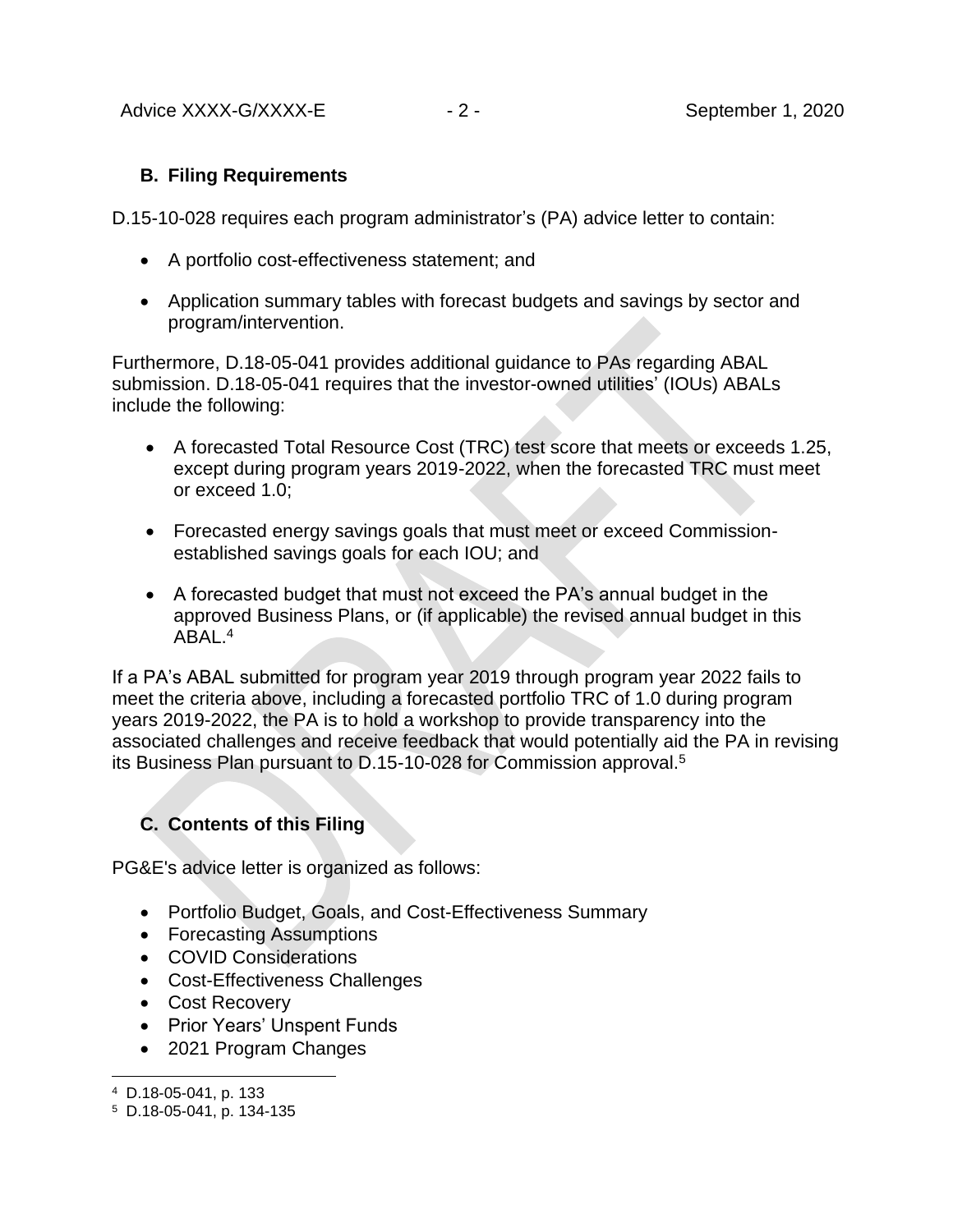- Evaluation, Measurement & Verification (EM&V)
- Metrics to date

In addition to the information above, PG&E's 2021 ABAL includes the following materials:

- Attachments:
	- o Attachment 1 Joint IOUs Statewide Funding Allocations
	- $\circ$  Attachment 2 Supplemental Budget Tables
	- o Attachment 3 California Energy Data and Reporting System (CEDARS) Filing Confirmation
	- $\circ$  Attachment 4 Appendices
	- $\circ$  Attachment 5 Caps and Targets Table
	- $\circ$  Attachment 6 Program Closures

### **III. Discussion**

# **A. Portfolio Budget, Goals, and Cost-Effectiveness Summary**

PG&E proposes a 2021 EE budget of \$237.7 million.

Table 1 provides an overview of PG&E's 2021 forecasted portfolio budget, savings, and cost-effectiveness. The net savings, Total Resource Cost (TRC), Program Administrator Cost (PAC), Ratepayer Impact (RIM) forecast values exclude market effects. PG&E is forecasting a portfolio that meets the new 2021 savings goals. PG&E's portfolio is not forecasted to be cost-effective in 2021 as a result of myriad factors. PG&E's portfolio forecasting assumptions and cost-effectiveness challenges are discussed in sections III.B and III.C below, respectively.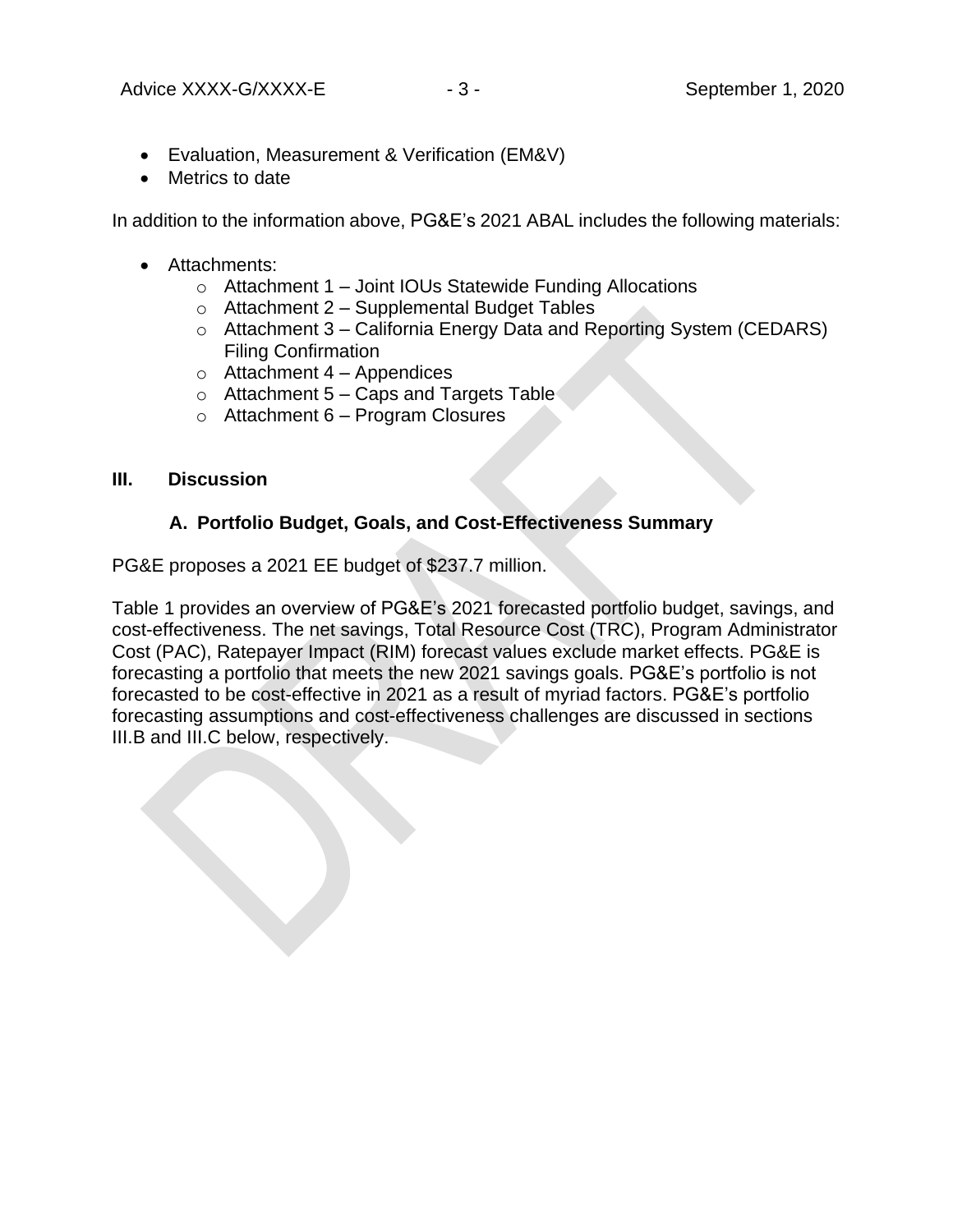### **Table 1: PG&E 2021 Budget and Savings Summary**

| Table 1: PG&E 2021 Budget and Savings Summary                                            |                                  |                                            |         |                 |  |
|------------------------------------------------------------------------------------------|----------------------------------|--------------------------------------------|---------|-----------------|--|
|                                                                                          |                                  | <b>PG&amp;E PY FORECAST ENERGY SAVINGS</b> |         |                 |  |
|                                                                                          |                                  | (Net)                                      |         |                 |  |
|                                                                                          | <b>Program Year</b>              |                                            |         |                 |  |
| Sector                                                                                   | (PY) Budget                      | kWh                                        | kW      | <b>MMtherms</b> |  |
| Residential                                                                              | \$59,532,720                     | 183,152,396                                | 45,482  | 7.0             |  |
| Commercial                                                                               | \$53,957,537                     | 82,570,351                                 | 12,591  | 4.0             |  |
| Industrial                                                                               | \$25,874,042                     | 45,781,942                                 | 3,905   | 3.3             |  |
| Agricultural                                                                             | \$11,563,312                     | 17,782,872                                 | 3,962   | 0.1             |  |
| <b>Emerging Tech</b>                                                                     | \$6,410,433                      |                                            |         | 0.0             |  |
| Public                                                                                   | \$18,841,875                     | 14,861,160                                 | 1,653   | 0.2             |  |
| WE&T                                                                                     | \$8,797,280                      |                                            | O       | 0.0             |  |
| Finance                                                                                  | \$4,801,794                      | 46,651,867                                 | 7,931   | 0.1             |  |
| <b>OBF Loan Pool</b>                                                                     | \$13,500,000                     |                                            | O       | 0.0             |  |
| PG&E Total Program Savings (w/out C&S)                                                   | \$203,278,993                    | 390,800,588                                | 75,524  | 14.6            |  |
|                                                                                          | <b>CPUC Program Savings Goal</b> | 358,000,000                                | 73,000  | 14.0            |  |
| Forecast savings as % of CPUC Program Savings Goal                                       |                                  | 109%                                       | 103%    | 105%            |  |
| Codes and Standards                                                                      | \$24,877,494                     | 976,402,091                                | 212,619 | 14.5            |  |
| <b>PG&amp;E EM&amp;V</b>                                                                 | \$9,506,520                      |                                            |         |                 |  |
| PG&E PY Spending Budget Request <sup>1</sup>                                             | \$237,663,007                    |                                            |         |                 |  |
| (LESS) PG&E Estimated Uncommitted and Unspent Carryover Balance <sup>2</sup>             | \$10,000,000                     |                                            |         |                 |  |
| PG&E PY Budget Recovery Request <sup>3</sup>                                             | \$237,663,007                    |                                            |         |                 |  |
| PG&E Authorized PY Budget Cap (D.18-05-041) <sup>4</sup>                                 | \$374,399,466                    |                                            |         |                 |  |
| MCE PY Budget Recovery Request (excl. CCA Uncommitted/Unspent Carryover) <sup>5</sup>    | \$7,083,046                      |                                            |         |                 |  |
| RCEA PY Budget Recovery Request (excl. CCA Uncommitted/Unspent Carryover) <sup>6</sup>   | \$0                              |                                            |         |                 |  |
| BayREN PY Budget Recovery Request (excl. CCA Uncommitted/Unspent Carryover) <sup>5</sup> | \$23,731,266                     |                                            |         |                 |  |
| 3C-REN PY Budget Recovery Request (excl. CCA Uncommitted/Unspent Carryover) <sup>5</sup> | \$2,974,746                      |                                            |         |                 |  |
| Total PA (IOU+CCAs+RENs) Recovery Budget                                                 | \$271,452,065                    |                                            |         |                 |  |
| PG&E Forecast PY TRC <sup>7</sup>                                                        | 0.93                             |                                            |         |                 |  |
| PG&E Forecast PY PAC'                                                                    | 1.25                             |                                            |         |                 |  |
| PG&E Forecast PY RIM                                                                     | 0.55                             |                                            |         |                 |  |

<sup>1</sup>This is the amount by which Statewide 25% requirement will be measured and what the IOU intends to spend in the program year, including carryovers.

<sup>2</sup> The estimated balance of all unspent and uncommitted reflects the total unspent uncommitted for all prior program years up to and through December 31, 2019. These funds are an estimate at the time of this Advice Letter filing; these numbers are not yet final.

<sup>3</sup> The amount of funds to be collected (budget recovery) for PY 2020.

<sup>4</sup>The IOU Authorized PY Budget Cap uses the "Total Program" budget from PG&E's approved Business Plan Table 1.5. This total 2020 business plan budget was unchanged in the budget true-up table presented in PG&E's 2019 ABAL, Second Supplemental Advice 4011-G-B/5375-E-B filed on January 23, 2019 and approved by the CPUC on April 2, 2019.

<sup>5</sup>MCE, BayREN, and 3C-REN 2021 budget recovery requests based on approved 2020 ABAL budgets, including 4% EM&V. These amounts are subject to change upon MCE, BayREN, and 3C-REN 2021 ABAL submissions.

<sup>6</sup> RCEA 2021 budget recovery request is set at \$0. PG&E transferred funds from its 2020 budget to RCEA for the full 3-year program amount approved via Resolution E-5050, as directed by the Resolution. No further cost recovery for RCEA is required at this time.  $7$  The portfolio TRC, PAC, and RIM presented in this table are lower than the TRC, PAC, and RIM including codes and standards and market effects.

Table 2 provides the TRC test and PAC test forecasts for its 2021 EE portfolio, both with and without the Codes and Standards program benefits. The TRC and PAC estimates exclude market effects.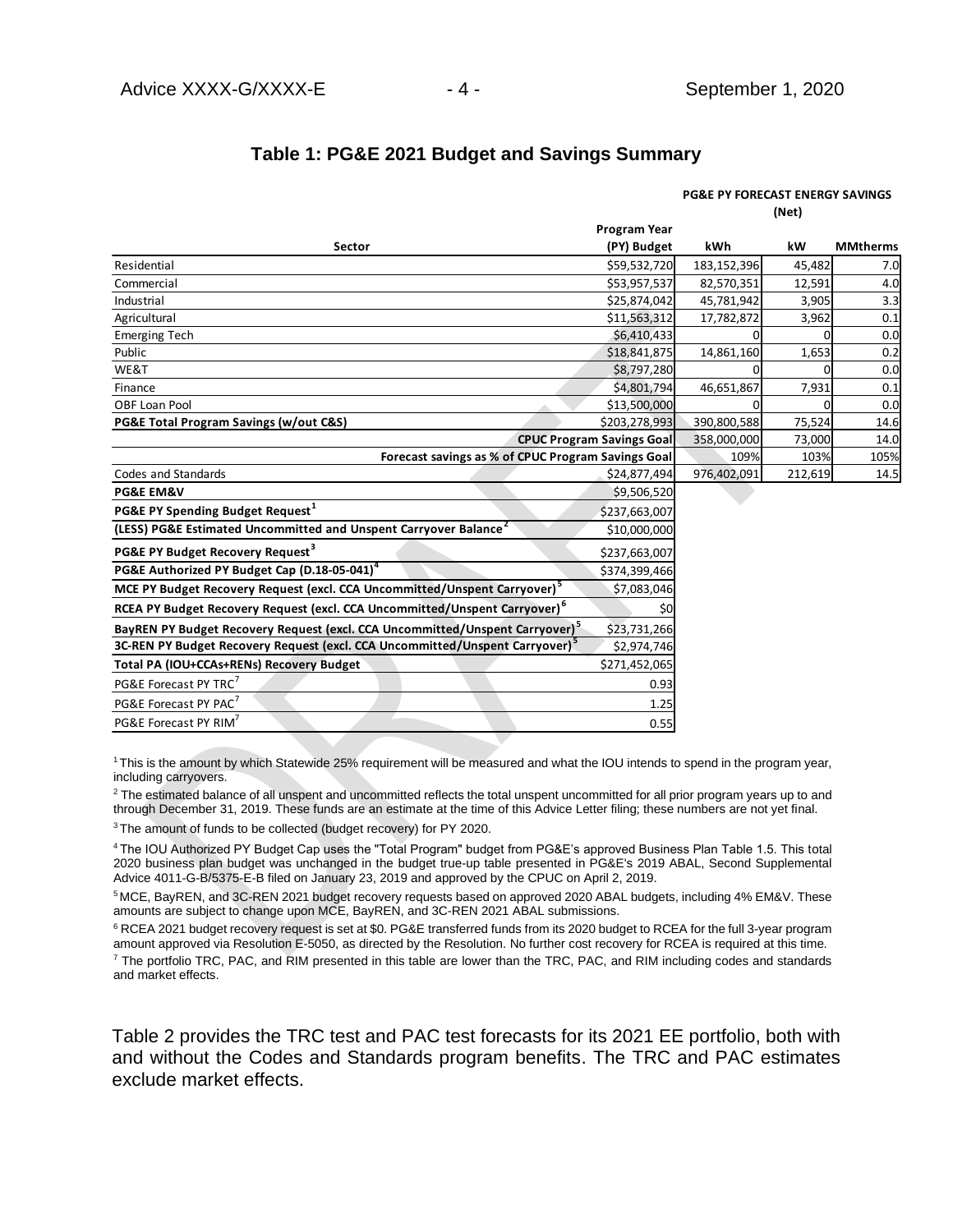# **Table 2: PG&E 2021<sup>6</sup> Cost-Effectiveness Statement**

| <b>Cost-Effectiveness Scenario</b>                                                                                           | <b>2021 TRC</b><br><b>Forecast</b> | <b>2021 PAC</b><br><b>Forecast</b> | <b>2021 RIM</b><br><b>Forecast</b> |
|------------------------------------------------------------------------------------------------------------------------------|------------------------------------|------------------------------------|------------------------------------|
| Total portfolio including the Energy Savings and Performance<br>Incentive (ESPI) award, and excluding C&S and market effects | 0.93                               | 1.25                               | 0.55                               |
| Total portfolio including the ESPI award and C&S, and excluding<br>market effects                                            | 1.92                               | 6.35                               | 0.66                               |

TRC and PAC calculations include costs for:

- Resource and non-resource programs, including Financing and Workforce Education and Training (WE&T) programs;
- EM&V
- An estimated \$14.7 million for PG&E's ESPI award in 2021;<sup>7</sup> and
- Statewide (SW) Marketing, Education and Outreach (ME&O) costs.<sup>8</sup>

TRC and PAC calculations exclude:

- Emerging Technologies (ET) program costs;
- BayREN, 3C-REN, RCEA, and MCE benefits and costs;<sup>9</sup>
- Financing costs including credit enhancements approved for the Statewide Financing Pilots in D.13-09-044; and
- Energy Savings Assistance (ESA) benefits and costs.

# **1. Integrated Demand Side Management (IDSM)**

Since 2019, each IOU PA has been ordered to set aside a minimum of \$1 million for the residential sector and a load-share-proportional fraction of \$20 million for the commercial sector from each IOU PA's IDSM budget for testing and deployment of integration strategies.<sup>10</sup> In consultation and agreement with the California IOUs, PG&E will budget \$8 million of the required \$20 million for the commercial sector. With an additional \$1 million of IDSM budget for the residential sector, PG&E's budget for IDSM activities will total \$9 million.

<sup>&</sup>lt;sup>6</sup> The 2021 CET User Interface from CEDARS was used to calculate cost-effectiveness.

<sup>7</sup> PG&E's \$14.7 million ESPI award estimate for 2021 is based on historical trends of ESPI awards from past years.

<sup>&</sup>lt;sup>8</sup> PG&E is including SW ME&O costs in its TRC calculation per direction on forecasted TRC costs in the EE Policy Manual V6.0 p.26 and D.09-09-047 pp.69-70, 288.

 $9$  D.12-11-015.

<sup>10</sup> D.18-05-041, OP 10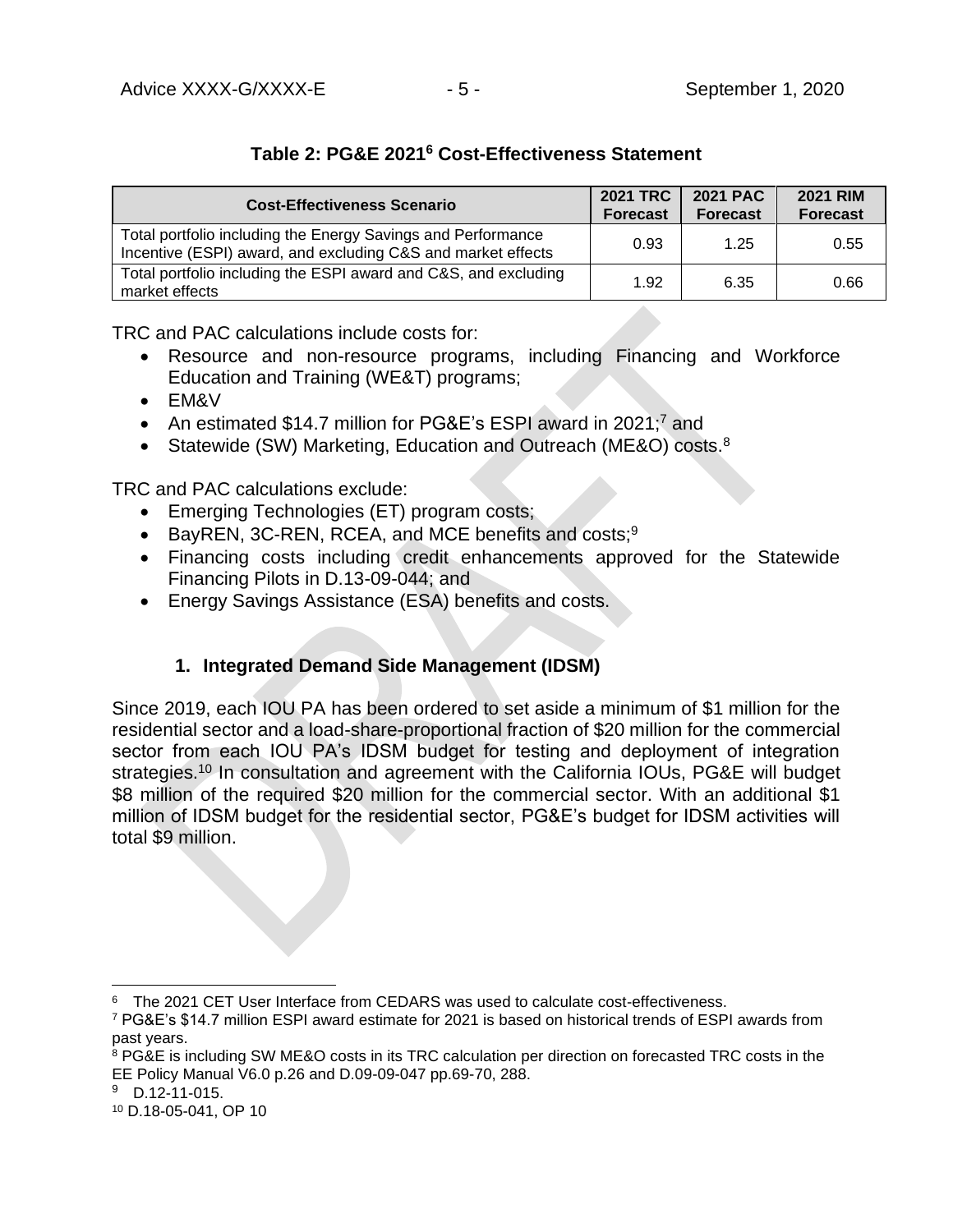### **B. Forecasting Assumptions**

#### **New Local Programs**

PG&E has signed new local programs across all five sectors (Industrial, Agricultural, Public, Commercial, and Residential) through the first wave of PG&E's local third-party solicitation. The Industrial, Agricultural, and Public sectors are fully covered, while coverage for the commercial and residential sectors will be addressed in the second wave of PG&E's local third-party solicitation that is currently underway. Because commercial and residential sector program contracts are still pending, this 2021 ABAL filing includes placeholder forecasts for new local programs in the commercial and residential sectors. Local Government Partnership (LGP) non-resource programs are launching in July 2020 to support resource acquisition programs and are included in this 2021 forecast. PG&E's forecasts for these sectors incorporate forecasts submitted by those third parties. Third parties will have a greater responsibility to deliver verifiable and persistent energy savings and understand and abide by all policies and regulations that govern energy-efficiency programs and platforms.

#### **New Statewide Programs**

This 2021 ABAL forecast includes all PG&E-led statewide (SW) programs expected to have launched or launching in 2021. PG&E developed forecast data for these SW programs it is leading. This 2021 ABAL forecast also includes forecast information provided by other IOU leads for non-PG&E-led SW programs.

#### **Existing Programs**

This 2021 ABAL forecast includes several existing programs that qualify under the new third-party definition from D.16-08-019 Ordering Paragraph 10. This forecast also includes minimal budget for existing non-third-party qualifying programs (both PG&Eimplemented and vendor-implemented programs). PG&E is extending and continuing budget for select vendor-implemented existing programs to ensure portfolio flexibility to address impacts from the COVID-19 pandemic and ensure customer coverage until the commercial programs from wave two of the local third-party resource program solicitation are launched in 2021.

## **C. COVID Considerations**

PG&E has observed the following trends in the residential and non-residential sectors of its EE portfolio in response to the COVID-19 pandemic:

#### **Residential**

- Residential customers want tips on how to save energy as well as information on home energy usage, high bill alerts, and EE programs.
- The majority of residential sector savings are coming from Behavior programs (HER and HEC) which have seen no negative impacts to forecast due to pandemic.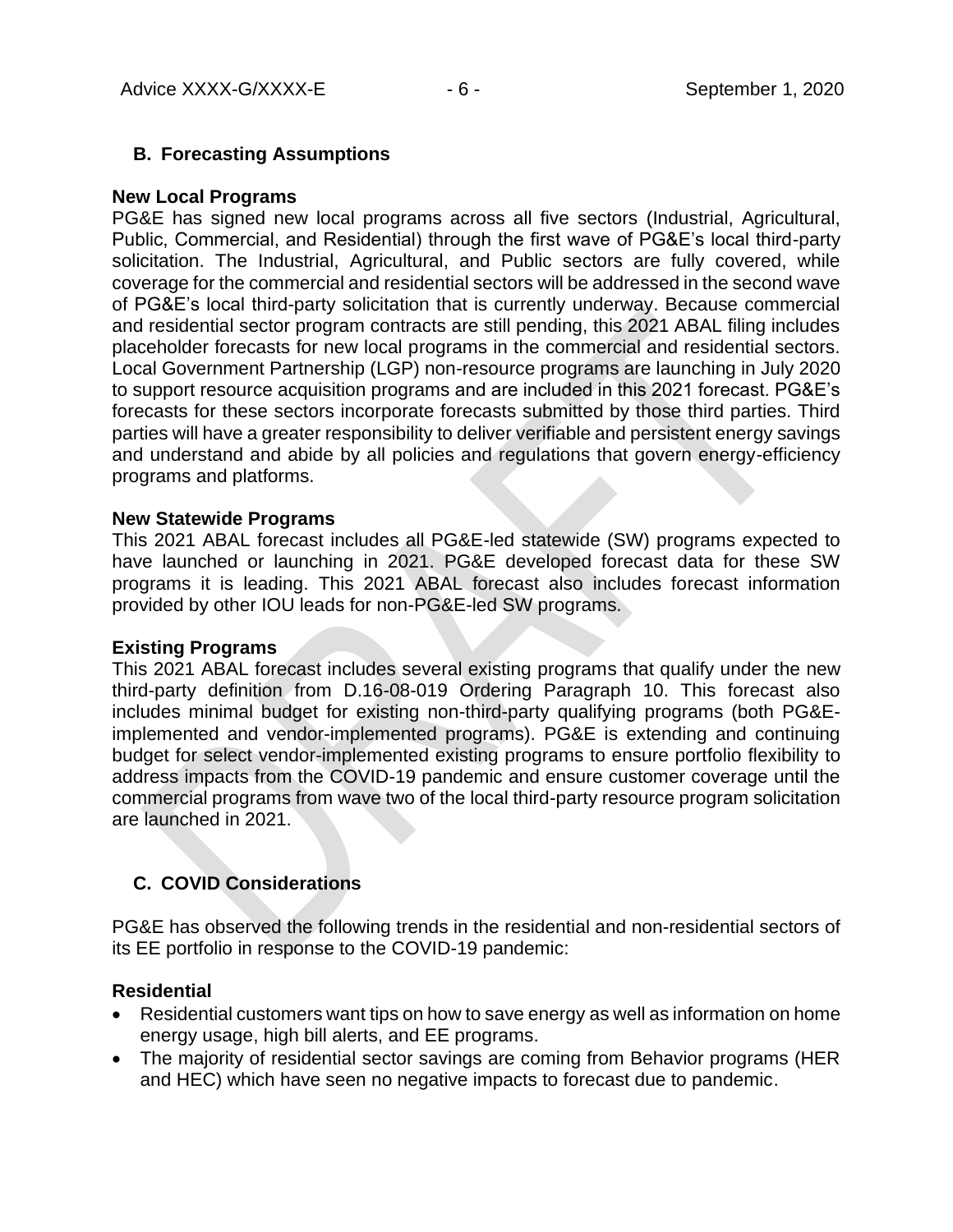• Hard-to-reach (HTR) and Disadvantaged Community (DAC) Direct Install (DI) Programs experience installation challenges when Shelter-in-Place is in effect (customers and contractor shave to be safe and follow local/state guidelines).

#### **Non-Residential**

- Some industries such as grocery, laboratory, high tech, data centers, and communications have been positively impacted.
- Many commercial industries have been negatively impacted (e.g. restaurants, hospitality, retail, etc.).
- Banking industry forecasts reduced the pool of lending capital available for EE project investment, credit-worthy customers, and construction/development of projects
- Reduced tax revenues and diversion of funds will support public health
- Federal and state funding reductions trickle down to local governments, schools, and education, particularly for EE investments.

PG&E is proactively increasing communication and marketing to meet Residential customers' demands for more energy saving information. Additionally, PG&E will actively monitor performance across its portfolio to support meeting customer needs, which may result in increased budget for the same/similar levels of savings. PG&E also notes there will be an opportunity to address planning and forecast adjustments in the upcoming contract negotiations for commercial and residential programs through PG&E's local thirdparty solicitation.

## **D. Cost-Effectiveness Challenges**

As noted in Section A, PG&E is forecasting a portfolio TRC of 0.93 without C&S or market effects for 2021. PG&E's 2021 portfolio reflected a marked improvement in costeffectiveness relative to its 2020 ABAL forecasted TRC of 0.71 without C&S or market effects. <sup>11</sup> However, PG&E's portfolio still faces cost-effectiveness challenges including the diminished availability of high-volume measures with positive net benefits, the downward trend of avoided costs, and the inclusion of non-resources programs and costs in PG&E's portfolio that must be offset by resource program benefits. As a result of the cost-effectiveness challenges below, PG&E is not forecasting a cost-effective portfolio in 2021; PG&E notes that its portfolio cost-effectiveness will likely be further impacted by COVID-19 pandemic impacts during the course of portfolio implementation.

## **Diminished Availability of High-Volume, Positive-Net-Benefit Measures**

PG&E's recent portfolios through 2019 were heavily reliant on programs such as Primary Lighting to contribute significant positive net benefits.<sup>12</sup> Historically, these high-volume

<sup>11</sup> Advice 4136-G/5627-E filed September 3, 2020, and Advice 4136-G-A/5627-E-A, filed November 15, 2019. Non-standard disposition of Advice 4136-G/5627-E and Advice 4136-G-A/5627-E-A dated December 20, 2019 and issued on December 24, 2019.

 $12$  Net TRC Benefits = Benefits - TRC Costs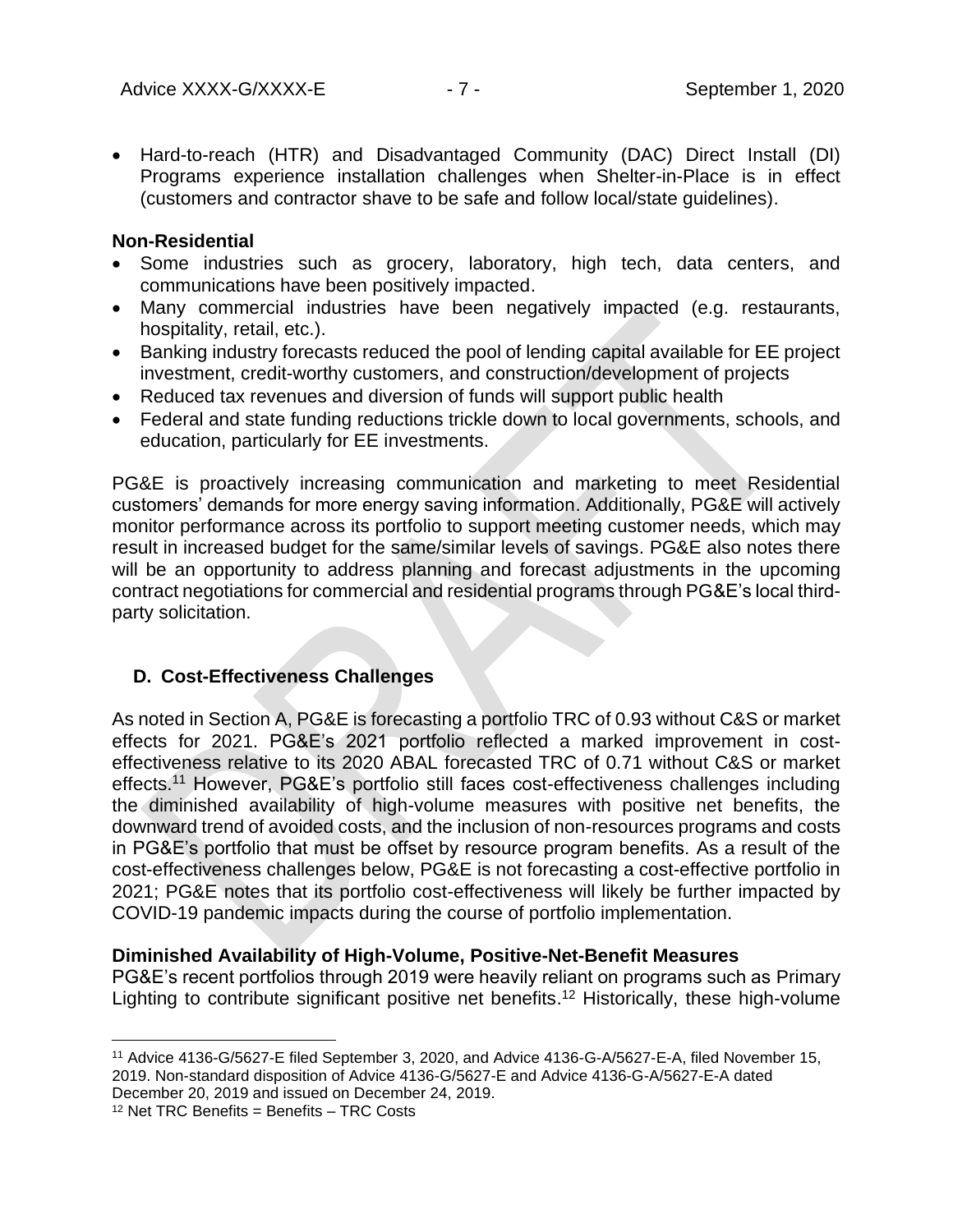measures with positive net benefits have been critical to bringing in enough portfolio TRC benefits to offset the multitude of TRC costs in the portfolio. While the Residential Lighting savings potential and associated positive net benefits were eliminated from incentive programs, these savings have been absorbed by the C&S programs. The C&S absorption of measures that were previously highly cost-effective in incentive programs has outpaced the creation of cost-effective opportunities in incentive programs. This has contributed to the challenges in achieving a cost-effective portfolio without the inclusion of C&S benefits.

### **Downward Trend of Electric Avoided Costs**

Electric avoided costs comprise a majority of PG&E's energy-efficiency portfolio benefits, and the downward trend in the value of electric avoided cost benefits since 2017 has presented a significant challenge to achieving a cost-effective portfolio. Although average electric avoided cost benefits have increased with the 2020 avoided cost update<sup>13</sup> relative to the 2019 avoided cost update, mid-day electric avoided cost benefits have decreased substantially relative to pre-2017 avoided costs, resulting in fewer avoided cost benefits realized for a given kilowatt-hour of electricity saved in the EE portfolio.

### **Non-Resource and "Policy-Driven" Programs**

The IOUs are expected to fund activities outside of EE resource acquisition such as nonresource (e.g. WE&T) and policy programs focused on policy objectives (e.g. social equity programs such as those aimed at serving HTR, DAC and market transformation programs designed to achieve long-term EE savings impacts in support of state climate goals). However, these programs do not produce immediately quantifiable cost-effective savings while contributing to portfolio costs in the threshold portfolio TRC calculation. EE portfolios are expected to fund these activities in addition to programs focused on EE resource acquisition, while also delivering on energy savings goals, cost-effectively, and within budget.<sup>14</sup> However, non-resource programs may not necessarily play any role in achieving energy savings goals. This is because there is often no clear way to directly measure the amount of energy savings from non-resource programs (e.g. workforce education and training programs).

In addition to the non-resource programs mentioned above, PG&E's portfolio administrator costs required to run its EE portfolio are also included in the threshold portfolio TRC calculation and must be offset by resource acquisition program benefits. While PG&E's overall EE budget has decreased substantially since 2019, its portfolio administrator costs do not scale downward at the same proportion as its program budget, and thus comprise a larger share of its EE portfolio than in prior program years.

<sup>&</sup>lt;sup>13</sup> Resolution E-5077 adopted updates to the avoided cost calculator for use in demand-side distributed energy resources cost-effectiveness analyses.

<sup>14</sup> D.18-05-041 Findings of Fact 16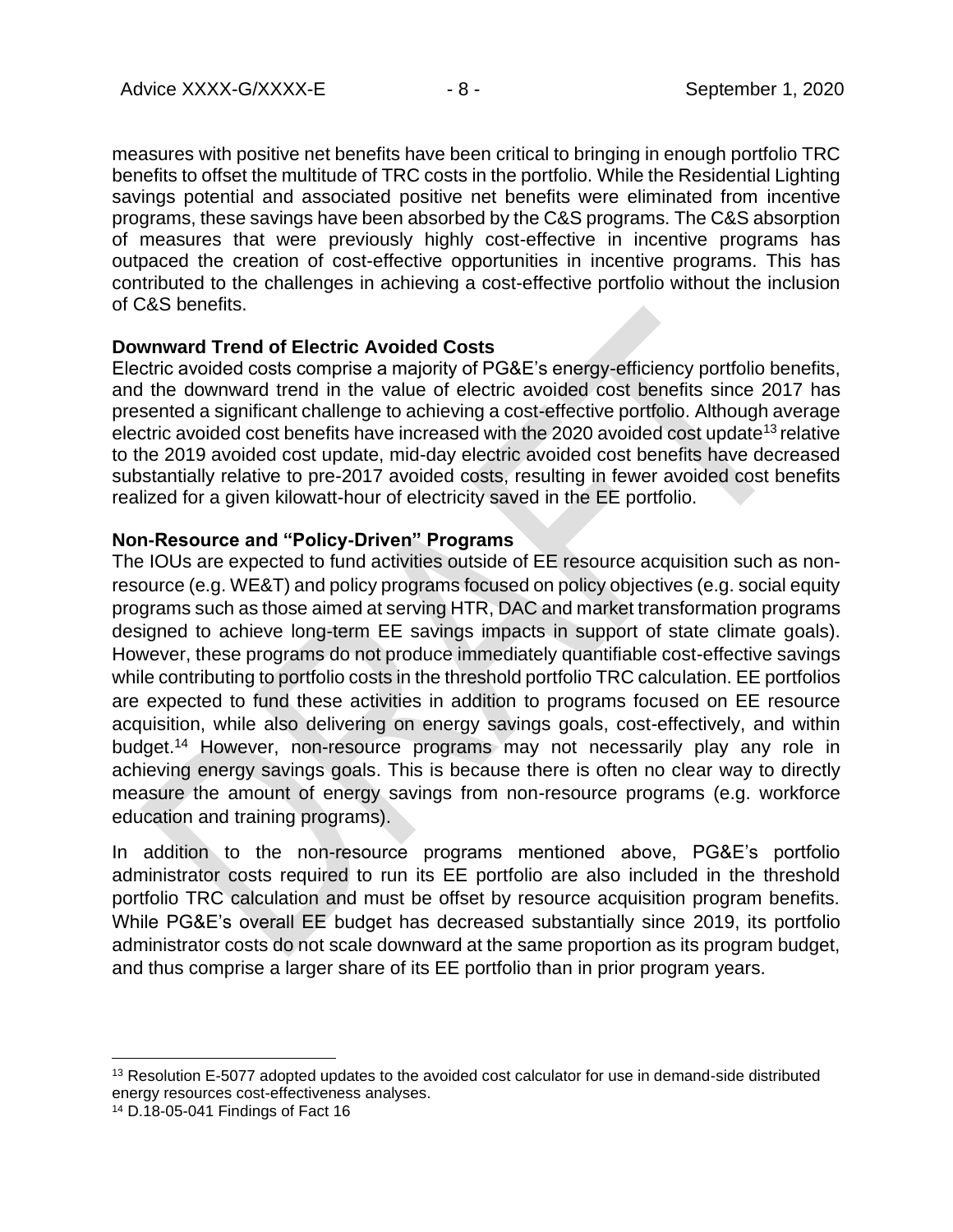### **1. Portfolio Strategies to Boost Cost-Effectiveness in 2021**

### **Portfolio Management and Balancing**

PG&E is pursuing portfolio management tactics to address cost-effectiveness in its portfolio. PG&E has placed a strong emphasis on cost-effective programs, while encouraging innovative and market-driven solutions through its third-party solicitations. As PG&E transitions its portfolio towards the ultimate 60% outsourcing target, it has prioritized the introduction of new local and statewide third-party programs over maintaining existing programs. In order to optimize and balance the portfolio, PG&E is also managing budget allocations for activities outside of EE resource acquisition to mitigate against the negative net benefits incurred by these expenditures in the portfolio. Lastly, PG&E intends to monitor the impact of its statewide programs on cost effectiveness. While PG&E is the largest proportional load share contributor amongst the IOUs for statewide programs, it is only the lead for two resource-acquisition statewide programs, <sup>15</sup> and therefore will be reliant on the other Lead IOUs to deliver cost-effective savings through their third-party implemented programs. PG&E will fund statewide programs as required<sup>16</sup> and therefore receive energy savings credit based on this funding contribution. Should those programs underperform, PG&E will need to re-balance and adjust for that underperformance within the program year by relying more on its local resource programs.

### **Responding to Changing Market and Regulatory Conditions**

Many of the market and regulatory conditions under which PG&E's EE portfolio operates are outside of its control. Thus, PG&E is focusing on opportunities relatively within its control to respond to those inevitable changing conditions. PG&E will continue to actively participate in regulatory proceedings that may be impactful to cost effectiveness and longterm success of the EE portfolio. Additionally, in anticipation of (a) market or regulatory conditions that may substantially impact programs, and (b) opportunities to monitor ongoing program performance, PG&E will continue annual program reviews and will realign programs as necessary. Lastly, as customers seek on-bill financing support for their projects amidst the current economic uncertainty, PG&E has instituted costeffectiveness requirements for large on-bill financing projects to help balance customer and portfolio cost-effectiveness needs.

#### **Portfolio Administrator Activities**

Acting as a portfolio administrator of a majority-outsourced portfolio necessitates strong QA/QC in the selection of those third-party programs via solicitations and for program performance once launched. PG&E will continue to provide critical oversight activities to ensure that ratepayer funds are prudently used. PG&E will ensure that savings claims of third-party implementers are reasonable, accurate, and in compliance with CPUC policy. PG&E expects this responsibility to increase with the expansion of third-party implemented programs. QA/QC program performance and ex ante/ex post alignment.

<sup>15</sup> New Construction and Institutional Partnerships (State of CA, Department of General Services, and Department of Corrections and Rehabilitation)

<sup>16</sup> D.18-05-41 OP 22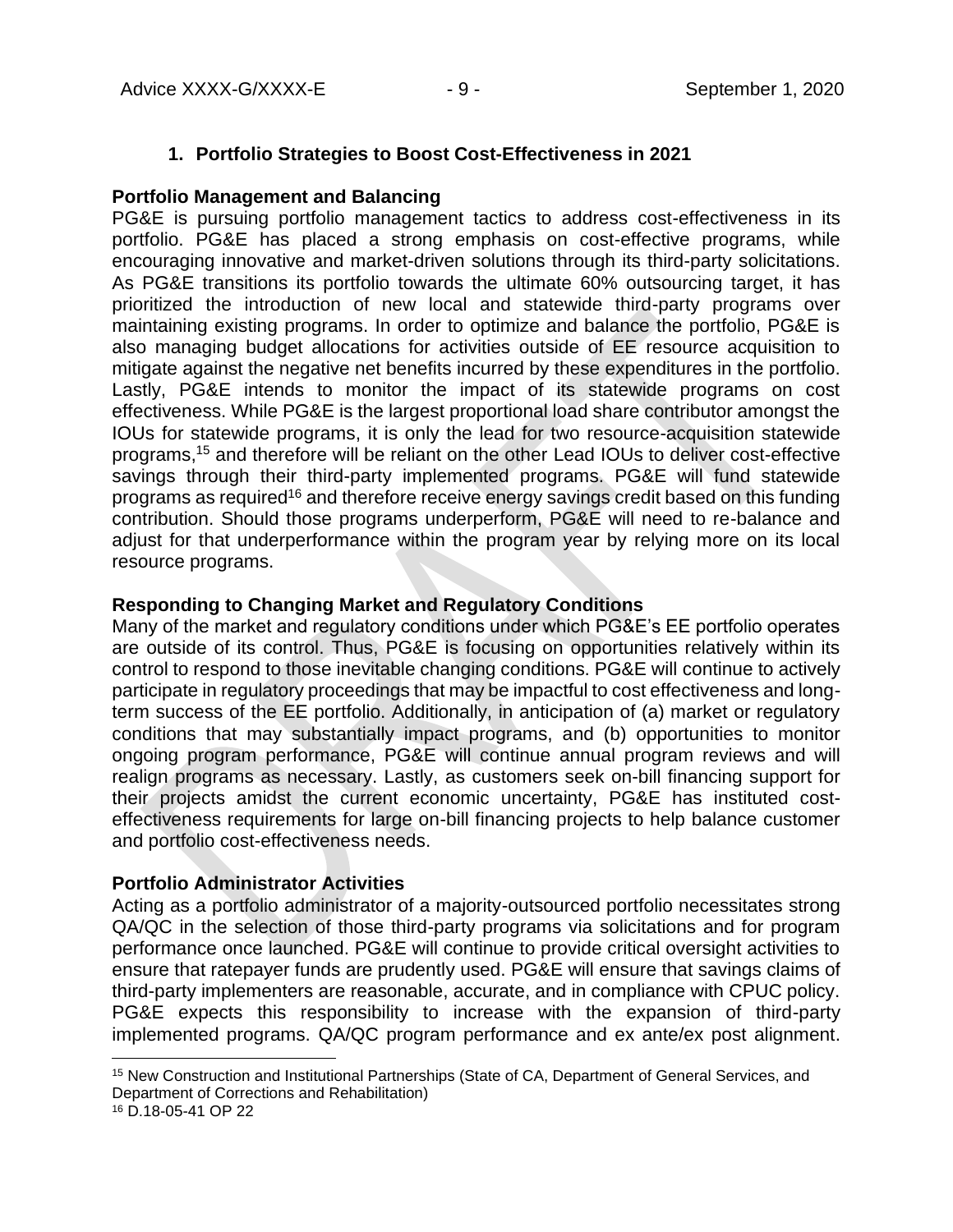Additionally, PG&E is aligning stakeholder interests on cost-effective offerings and projects through contract terms that encourage performance-based payments. To facilitate this, PG&E is investing in IT system changes to enable effective contract management.

### **E. Cost Recovery**

## **1. Collection of PG&E's 2021 EE Budget in Rates**

The PG&E energy-efficiency budget for 2021 cost recovery purposes upon approval of this advice letter is [TBD],<sup>17</sup> which includes the estimated unspent and uncommitted carryover balance for program year 2020 discussed in Section III.F. The energy efficiency budgets for PG&E's 2021 cost recovery related to MCE, BayREN, and 3C-REN will be based upon Commission approval of the budgets in their 2021 ABALs, including the CPUC portion of the REN and CCA EM&V budgets. PG&E will collect from customers the combined total of PG&E, MCE, BayREN, and 3C-REN's cost recovery budgets.

The allocation of the authorized 2021 budget for electric and gas cost recovery will be based on the electric/gas split attributed to the most recent Commission-approved program forecast. If the Commission approves the electric/gas split of [TBD]%/ [TBD]% associated with the 2021 EE program forecast in this advice letter, PG&E will apply this electric/gas split for 2021 cost recovery purposes. If the Commission does not approve the electric/gas split associated with the 2021 EE program forecast in this advice letter, PG&E will default to its last approved electric/gas split of 70%/30% from the 2020 ABAL.<sup>18</sup>

## **2. Collection of PG&E's 2021 Demand Response portion of Integrated Demand-Side Management (IDSM) Budget in Rates**

| Category                 | PG&E Electric Demand Response Funds <sup>19</sup> |  |  |  |
|--------------------------|---------------------------------------------------|--|--|--|
| <b>Energy Efficiency</b> | \$1,000,000                                       |  |  |  |
| Demand Response          | \$8,000,000                                       |  |  |  |
| <b>Total PG&amp;E</b>    | \$9,000,000                                       |  |  |  |

#### **Table 4: Authorized Demand Response IDSM Funding in 2021 Rates**

<sup>17</sup> Revenue Fees and Uncollectible Account Expenses (RF&U) are not included in this cost recovery budget but will be added to electric funding to determine the revenue requirement when recovered in rates through the Annual Electric True-up (AET). This cost recovery budget includes benefits burdens.

<sup>19</sup> Administrative Law Judge's Ruling Providing Guidance for the 2012-2014 Demand Response Applications, Rulemaking (R.) 07-01-041, August 27, 2010 directed that future authority and funding for the demand response portion of the Integrated Design-Side Management activities be considered in EE proceedings starting with the EE applications for 2013-2015. These funds were approved in D.18-05-041, OP 10.

<sup>&</sup>lt;sup>18</sup> Advice 4136-G/5627-E filed September 3, 2020, and Advice 4136-G-A/5627-E-A, filed November 15, 2019. Non-standard disposition of Advice 4136-G/5627-E and Advice 4136-G-A/5627-E-A dated December 20, 2019 and issued on December 24, 2019.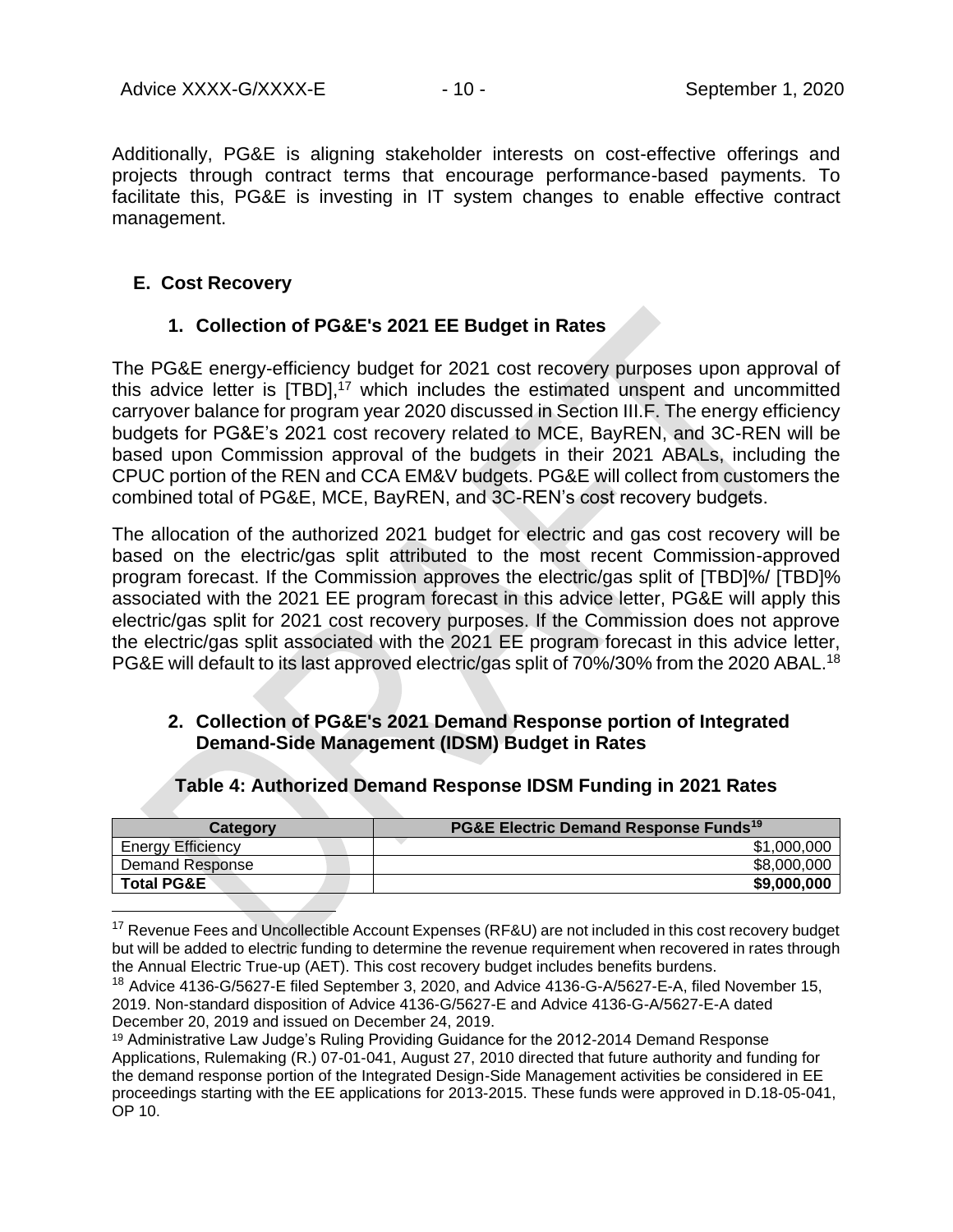## **3. Electric and Gas Benefit Split**

[TBD]

## **F. Unspent Funds**

## **1. PG&E Prior Years' Unspent Funds**

Table 5 illustrates PG&E's unspent funds for prior years' program cycles. Balances are through July 2020. These data are also presented in the Appendices on Table 6: Committed Energy Efficiency Program Funding Not Yet Spent, and Table 7: 2019 Authorized and Spent/Unspent Detail. As of July 2020, PG&E estimates that approximately \$10 million of funds may be unspent and uncommitted, and available to offset 2021 EE revenue collections.

|                                                 | PY2013-2015 | <b>PY 2016</b> | <b>PY 2017</b> | <b>PY 2018</b> | <b>PY 2019</b> | <b>PY 2020</b> | <b>Totals</b> |
|-------------------------------------------------|-------------|----------------|----------------|----------------|----------------|----------------|---------------|
| <b>Unspent &amp; Committed</b>                  |             |                |                |                |                |                |               |
| EM&V                                            | <b>TBD</b>  | <b>TBD</b>     | <b>TBD</b>     | <b>TBD</b>     | <b>TBD</b>     | <b>TBD</b>     | <b>TBD</b>    |
| <b>Financing Pilots</b>                         | TBD         | TBD            | TBD            | <b>TBD</b>     | <b>TBD</b>     | <b>TBD</b>     | <b>TBD</b>    |
| <b>BayREN</b>                                   | TBD         | TBD            | TBD            | TBD            | <b>TBD</b>     | <b>TBD</b>     | <b>TBD</b>    |
| <b>MCE</b>                                      | TBD         | <b>TBD</b>     | <b>TBD</b>     | <b>TBD</b>     | <b>TBD</b>     | <b>TBD</b>     | <b>TBD</b>    |
| 3C REN                                          | <b>TBD</b>  | <b>TBD</b>     | <b>TBD</b>     | <b>TBD</b>     | <b>TBD</b>     | <b>TBD</b>     | <b>TBD</b>    |
| <b>Total</b>                                    | <b>TBD</b>  | TBD.           | TBD.           | <b>TBD</b>     | <b>TBD</b>     | <b>TBD</b>     | <b>TBD</b>    |
| Estimated Unspent & Uncommitted for 2020 Offset |             |                |                |                |                |                |               |
| Utility Program<br>Funds                        | \$0         | \$0            | \$0            | \$0            | <b>TBD</b>     | \$10,000,000   | <b>TBD</b>    |

## **Table 5: Prior Years' Unspent Funds as of July 2020**

# **G. 2021 Program Changes**

This section identifies changes to PG&E's proposed programmatic activity in compliance with the Rolling Portfolio Decision<sup>20</sup> and Business Plan Decision.<sup>21</sup> PG&E's 2021 portfolio forecast represents significant budget adjustments to existing programs across the portfolio sectors as well as program closures as PG&E transitions to a largely outsourced portfolio with the introduction of new local third-party and statewide programs.

## **Program Closures**

[Program closures TBD]

## **Program Budget Changes**

 $20$  D.15-10-028, p. 60.

<sup>21</sup> D.18-05-041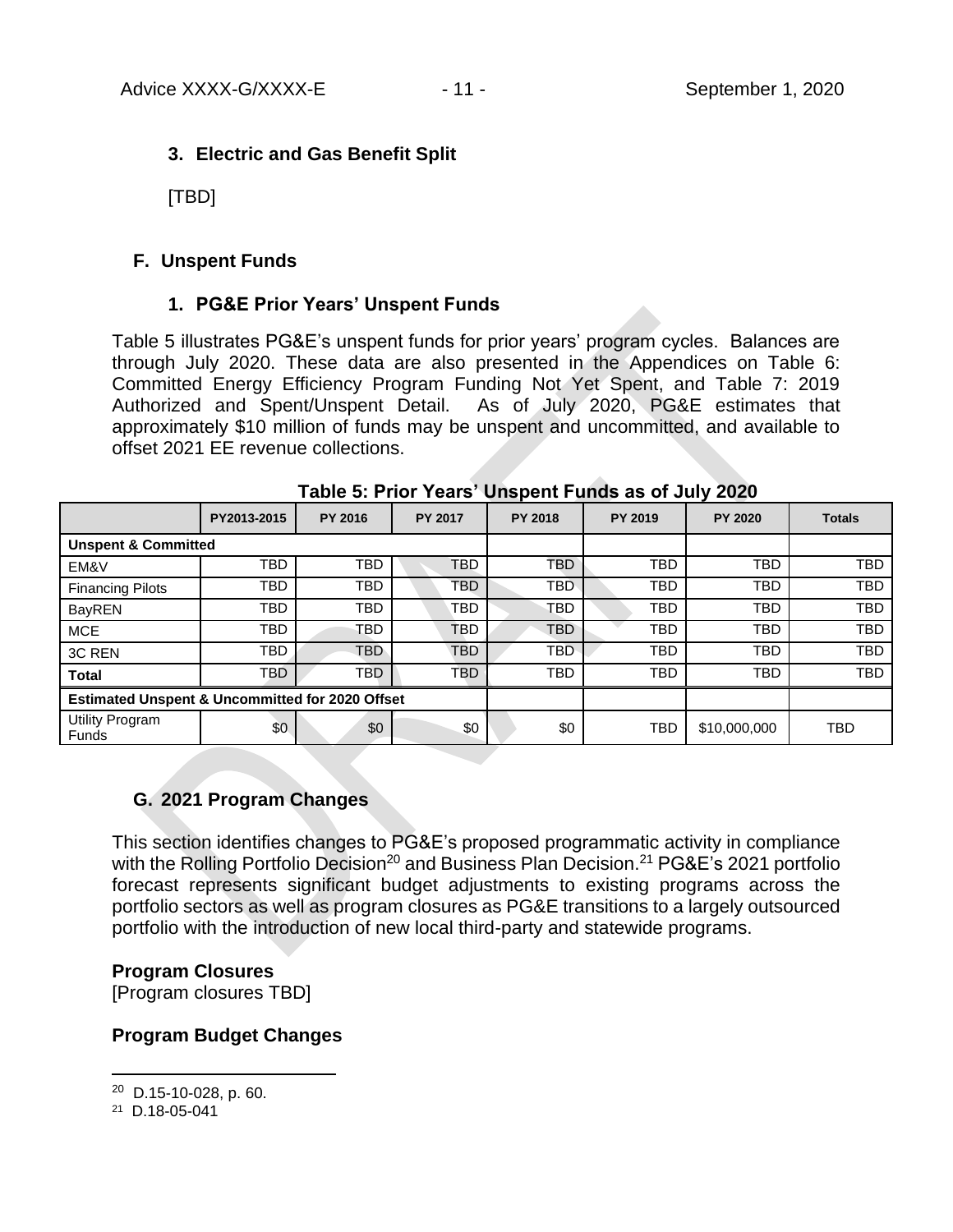[Program details and budget changes TBD]

#### **New Programs**

[New program details TBD]

### **G. EM&V**

PG&E proposes a PG&E EM&V budget of [TBD], consistent with the 4% EM&V budget cap originally adopted in D.09-09-047 and upheld in subsequent EE budget Decisions.<sup>22</sup> D.16-08-019 established grounds to revise the allocation of EM&V fund split between Commission and IOU EM&V efforts, beginning after the EE Business Plans are approved by the Commission, to at least 60% reserved for Commission staff evaluation efforts and up to 40% for PAs.<sup>23</sup> PG&E will allocate 72.5% of EM&V funds for Commission EM&V efforts and 27.5% for PG&E EM&V efforts. Table 6 presents the EM&V allocations for PG&E, BayREN, MCE, and 3C-REN.

| <b>PA</b>             | <b>Total PA Budget</b><br>without EM&V | <b>EM&amp;V</b><br>Total <sup>[1]</sup> | <b>EM&amp;V</b><br><b>CPUC</b><br>Portion <sup>[2]</sup> | <b>EM&amp;V</b><br><b>PA</b><br><b>Portion</b> | <b>Total PA Budget</b><br>with EM&V |
|-----------------------|----------------------------------------|-----------------------------------------|----------------------------------------------------------|------------------------------------------------|-------------------------------------|
| PG&E <sup>[3]</sup>   | TBD                                    | TBD                                     | TBD                                                      | TBD                                            | TBD                                 |
| BayREN <sup>[4]</sup> | TBD                                    | TBD                                     | TBD                                                      | TBD                                            | TBD                                 |
| <b>MCE</b> [5]        | TBD                                    | TBD                                     | TBD                                                      | TBD                                            | TBD                                 |
| 3C-REN [6]            | TBD                                    | TBD                                     | TBD                                                      | TBD                                            | TBD                                 |

#### **Table 6: 2021 EM&V Budget**

[1] The EM&V total amount (equal to the sum of CPUC and PA portions) is assumed to be 4% of the PA's total budget with EM&V.

[2] For BayREN, MCE, and 3C-REN, the EM&V CPUC portion was calculated by subtracting the PA's portion from the EM&V total.

[3] Assumes a total PG&E EM&V split of 72.5% CPUC / 27.5% PA

[4] BayREN total budget without EM&V and EM&V PA portion taken from [TBD].

[5] MCE total budget without EM&V and EM&V PA portion taken from [TBD].

[6] 3C-REN total budget without EM&V and EM&V PA portion taken from [TBD]., assuming PG&E's budget portion is 45.6%.

## **H. Metrics**

Pursuant to D.18-05-041, PG&E reported on sector-level metrics and their associated targets for program years 2017, 2018, and 2019 as part of the 2017, 2018, and 2019 EE Annual Report filings filed on May 1, 2018, May 1, 2019, and May 1, 2020, respectively. They can be found in spreadsheet form on the CPUC's data reporting website, Energy

<sup>22</sup> D.10-04-029, D.12-05-015, D.14-10-046, D.15-10-028, D.16-08-019

<sup>23</sup> D.16-08-019, OP 16.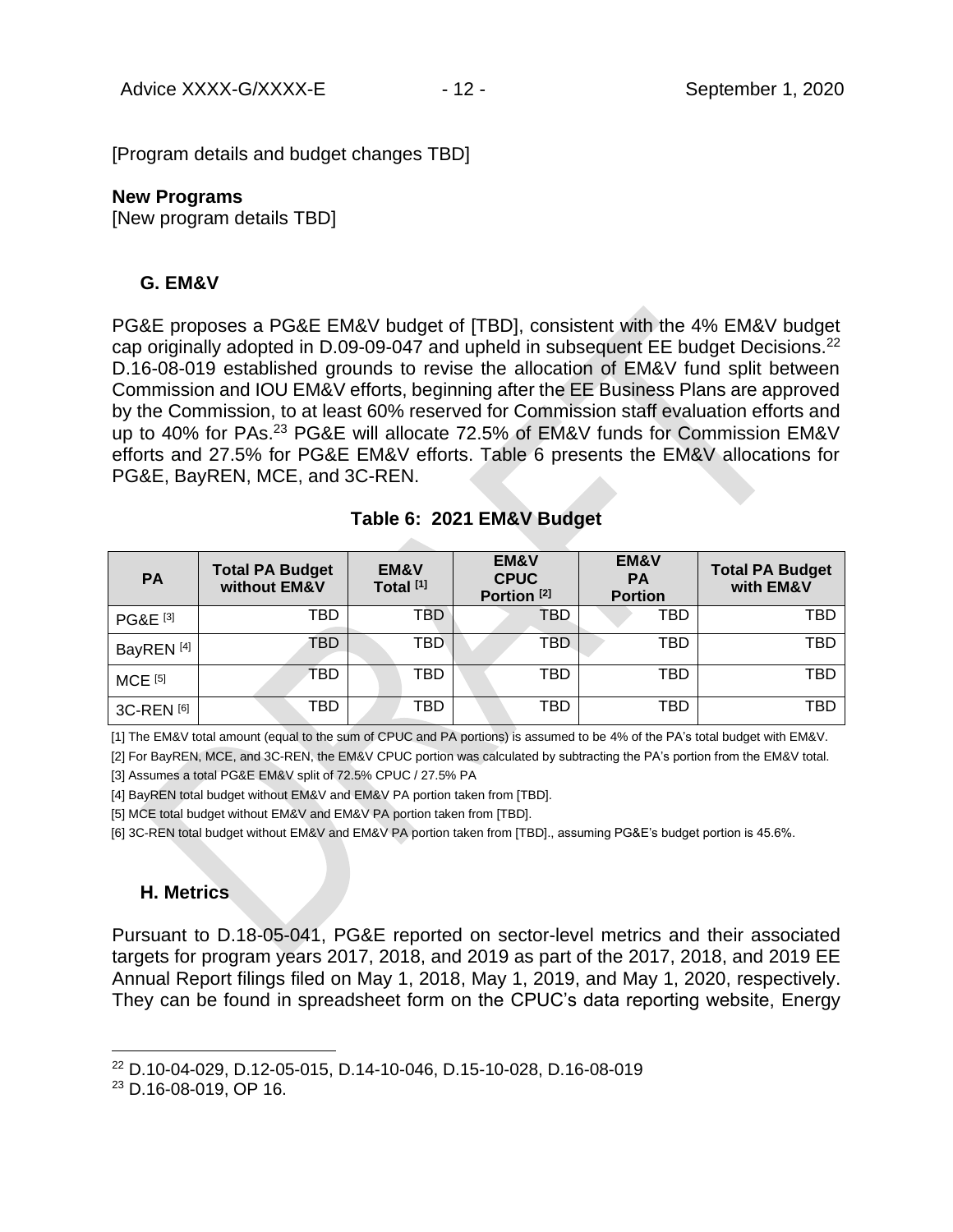Efficiency Statistics (EEStats),<sup>24</sup> by filtering documents for the "Annual" Report Category and "Narrative & Spreadsheet" Report Type.

#### **Protests**

Anyone wishing to protest this filing may do so by letter sent via U.S. mail, facsimile or Email, no later than September 21, 2020, which is 20 days after the date of this filing. Protests must be submitted to:

> CPUC Energy Division ED Tariff Unit 505 Van Ness Avenue, 4<sup>th</sup> Floor San Francisco, California 94102

Facsimile: (415) 703-2200 E-mail: EDTariffUnit@cpuc.ca.gov

Copies of protests also should be mailed to the attention of the Director, Energy Division, Room 4004, at the address shown above.

The protest shall also be sent to PG&E either via e-mail or U.S. mail (and by facsimile, if possible) at the address shown below on the same date it is mailed or delivered to the Commission:

> Erik Jacobson Director, Regulatory Relations c/o Megan Lawson Pacific Gas and Electric Company 77 Beale Street, Mail Code B13U P.O. Box 770000 San Francisco, California 94177

Facsimile: (415) 973-3582 E-mail: PGETariffs@pge.com

Any person (including individuals, groups, or organizations) may protest or respond to an advice letter (General Order 96-B, Section 7.4). The protest shall contain the following information: specification of the advice letter protested; grounds for the protest; supporting factual information or legal argument; name, telephone number, postal address, and (where appropriate) e-mail address of the protestant; and statement that the protest was

<sup>24</sup> <http://eestats.cpuc.ca.gov/Views/Documents.aspx>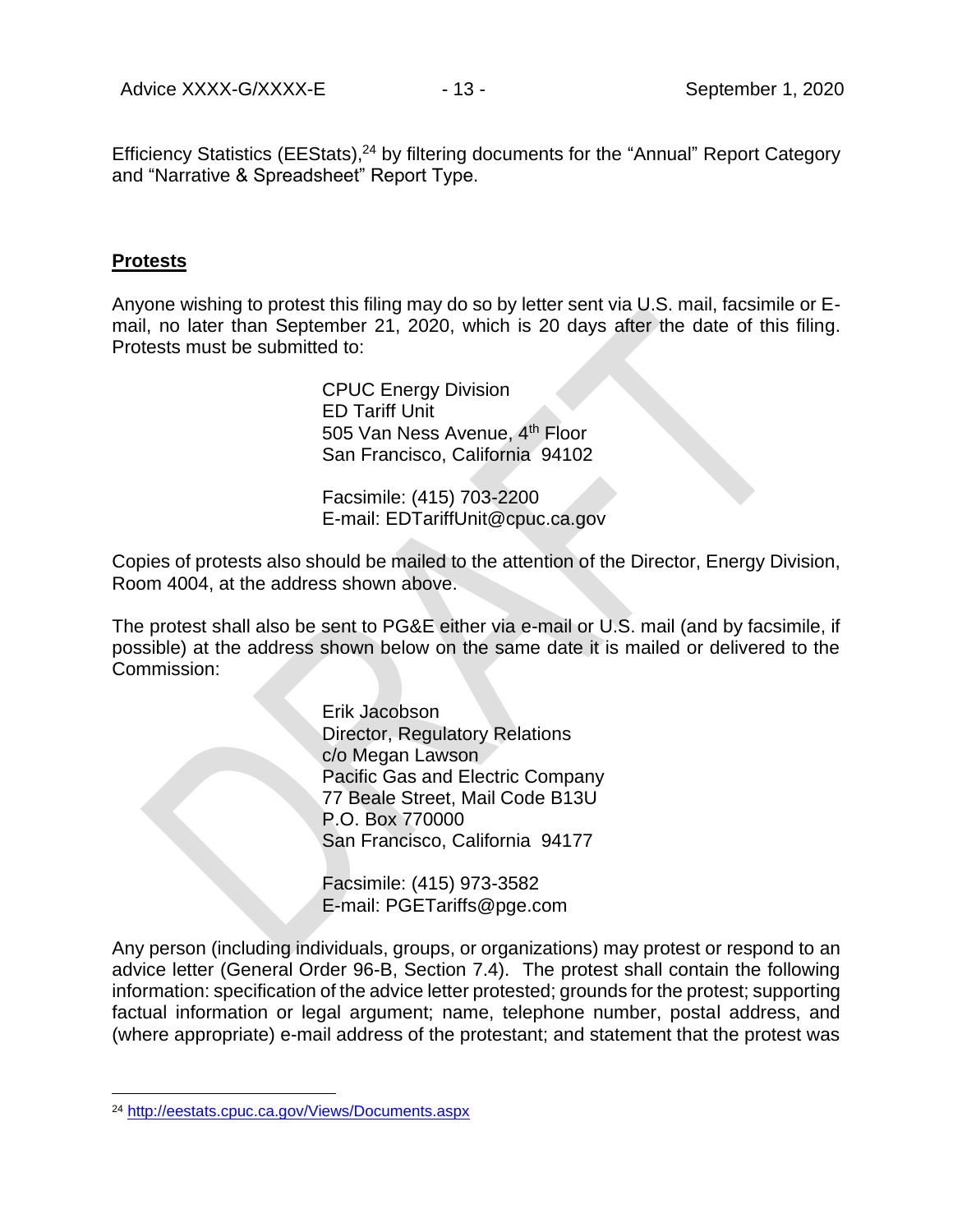sent to the utility no later than the day on which the protest was submitted to the reviewing Industry Division (General Order 96-B, Section 3.11).

### **Effective Date**

PG&E requests that the Commission approve its 2021 spending budget of [TBD] and its 2021 cost recovery budget of [TBD] through a non-standard disposition effective January 1, 2021. PG&E additionally requests that the Commission approve the forecasted 2020 electric/gas split of [TBD]%/[TBD]% associated with its 2021 EE program forecast for cost recovery budget allocations effective January 1, 2021. This will allow PG&E to recover gas and electric costs in amounts that more appropriately match the new measure potential in 2021. 25

### **Notice**

In accordance with General Order 96-B, Section IV, a copy of this advice letter is being sent electronically and via U.S. mail to parties shown on the attached list and the parties on the service lists for R.13-11-005, A.17-01-013 et al. Address changes to the General Order 96-B service list should be directed to PG&E at email address PGETariffs@pge.com. For changes to any other service list, please contact the Commission's Process Office at (415) 703-2021 or at Process\_Office@cpuc.ca.gov. Send all electronic approvals to PGETariffs@pge.com. Advice letter filings can also be accessed electronically at: http://www.pge.com/tariffs/.

/S/

Erik Jacobson Director, Regulatory Relations

## **Attachments**

- Attachment 1 Joint IOUs Statewide Funding Allocations
- Attachment 2 Supplemental Budget Tables
- Attachment 3 California Energy Data and Reporting System (CEDARS) Filing **Confirmation**
- Attachment 4 Appendices
- Attachment 5 Caps and Targets Table
- Attachment 6 Program Closures

 $25$  The 2021 ABAL forecasted electric/gas split is  $[TBD]\%$  (TBD)%, compared with the 70%/30%electric/gas split approved in the 2020 ABAL that is the basis of cost recovery budget allocation in 2020.